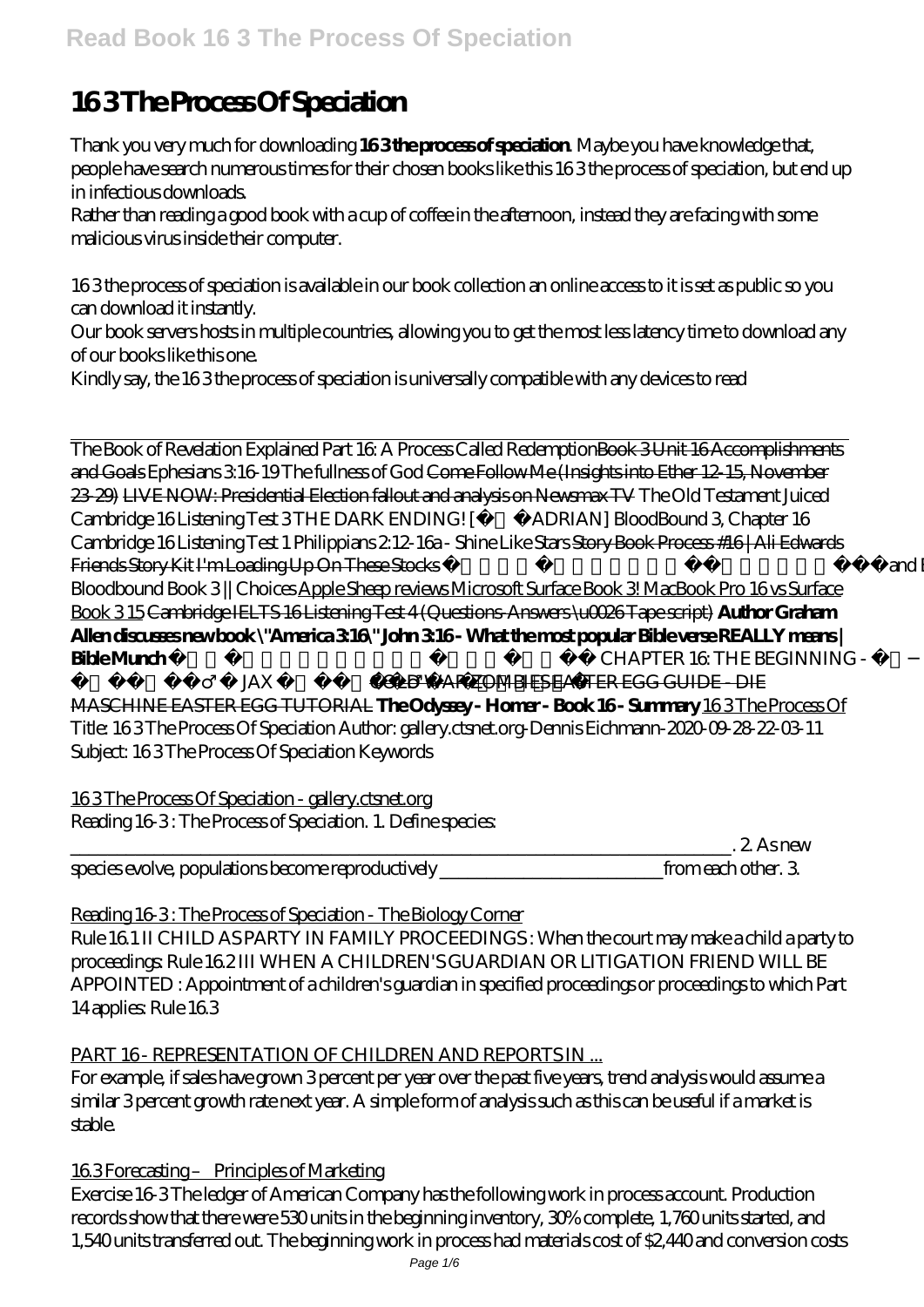#### of \$1,450.

## Solved: Exercise 16-3 The Ledger Of American Company Has T...

Exercise 16-3 The ledger of American Company has the following work in process account. Work In Process-Painting 5/1 Balance 3,690 5/31 Transferred out 5/31 Materials 5,740 5/31 Labor 2,830 5/31 Overhead 1,280 5/31 Balance ? Production records show that there were 500 units in the beginning inventory, 30% complete, 1,680 units started, and 1,440 units transferred out.

#### Solved: Exercise 16-3 The Ledger Of American Company Has T...

16.3.2.1. Process and exceptions<sup>[1]</sup> class multiprocessing. Process([group [, target [, name [, args [, kwargs]]]]])¶ Process objects represent activity that is run in a separate process. The Process class has equivalents of all the methods of threading.Thread. The constructor should always be called with keyword arguments.

## 16.3. multiprocessing — Process-based parallelism — Python ...

16.3. (1) This rule applies where the claimant is making a claim for money. (2) The claimant must, in the claim form, state –. (a) the amount of money claimed; (b) that the claimant expects to...

# PART 16 - STATEMENTS OF CASE - Civil Procedure Rules

Exercise 16-3 The ledger of Custer Company has the following work in process account. Work in Process—Painting 3,770 Transferred out? 6,310 4,620 1,980? Work in process, May 31 640 Units The unit materials cost for May 4.18 The unit conversion cost for May 4.26 The total cost of units transferred out in May 12,914 Work in process 3,766 5/1 Balance 5/31 5/31 Materials 5/31 Labor 5/31 Overhead ...

Unit 3 - Chapter 16 - Exercise 16-3 - Exercise 16-3 The ...

Exercise 16-3 (Part Level Submission) The ledger of American Company has the following work in process account. Work in Process-Painting Transferred out 5/1 Balance 3,690 5/31 5/31 Materials 5,740 5/31 Labor 2,830 5/31 Overhead 1,280 5/31 Balance Production records show that there were 500 units in the beginning inventory, 30% complete, 1,680 units started, and 1,440 units transferred out.

# Solved: Exercise 16-3 (Part Level Submission) The Ledger O ...

(Rule 47.16 and rule 47.17 contain further provisions about interim and final costs certificates respectively) (2) An application for a certificate under paragraph (1) must be made to the court which would be the venue for detailed assessment proceedings under rule 47.4.

# PART 47 - PROCEDURE FOR ASSESSMENT OF COSTS AND DEFAULT ...

(Rule 31.3 and 31.14 deal with the right of a party to inspect a document) Back to top. Disclosure before proceedings start. 31.16 (1) This rule applies where an application is made to the court under any Act for disclosure before proceedings have started 1. (2) The application must be supported by evidence.

# PART 31 - DISCLOSURE AND INSPECTION OF DOCUMENTS - Civil ...

In this paper we consider three potential models for reform of the UK IPO process. DP16/3: Availability of information in the UK Equity IPO process (PDF) Why we are seeking views on the IPO process. As part of our market study into investment and corporate banking we examined the availability of information during the UK IPO process. The evidence showed that, in the typical UK IPO process, the blackout period means the pathfinder and final approved prospectuses are often made available to ...

DP16/3 Availability of information in the UK Equity IPO ...

16.3 What is procurement documentation? The procurement documentation will depend on the type of contract that has been selected. In most cases, the following documentation will be required: 1. Invitation to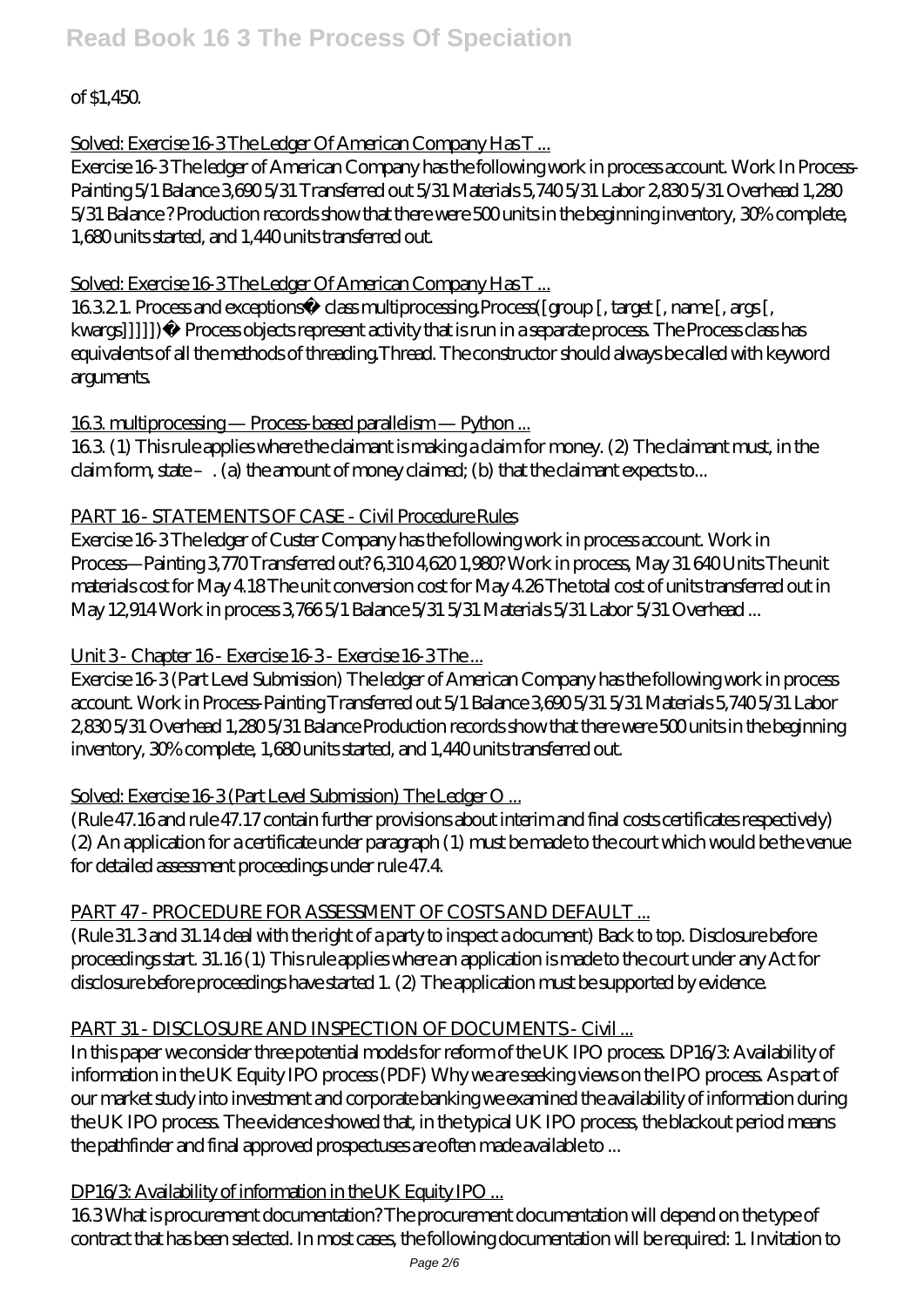#### tender letter; 2. Instructions to bidders; 3. Bid data sheet; 4.

#### UNDP - Public Private Partnership for the Urban Enviroment

Answer: The latest version of PROCESS (version 3) is documented in Appendices A and B of the second edition of Introduction to Mediation, Moderation, and Conditional Process Analysis. Many questions you undoubtedly will have about how to use PROCESS and what it is capable of doing and not capable of doing can be found in the documentation as well as throughout the book.

#### FAQ - The PROCESS macro for SPSS, SAS, and R

PA 16-3 (Algo) The Shady Farm Milk Company can process... The Shady Farm Milk Company can process milk at a fixed rate of 6,900 gallons/hour. The company's clients request 96,000 gallons of milk over the course of one day. This demand is spread out uniformly from 8 a.m. to 6 p.m.

## Solved: PA 16-3 (Algo) The Shady Farm Milk Company Can Pro ...

DP16/3 Availability of information in the UK Equity IPO process • Chapter 6 addresses some further policy issues. Next steps 1.16 Stakeholders should consider our findings on the availability of information during the IPO process reported in Chapters 2 and 3, and the discussion of policy considerations and potential

#### DP16/3 Availability of information in the UK Equity IPO ...

Study explains the process that exacerbates MS Date: October 16, 2020 Source: Karolinska Institutet Summary: People with multiple sclerosis (MS) gradually develop increasing functional impairment.

Introduction VII I. Brief outline of substantive law provisions I Introduction I 1. 0 1. 1 I USA Germany 1. 2 2 1. 3 EEC 2 1. 4 France 3 1. 5 U. K. 4 1. 6 Switzerland 5 1. 7 Italy 5 1. 8 Australia 5 2. Is there substantive provision under national law for the extrat- ritorial application of that law? 7 2. 0 Introduction 7 2. 1 USA 7 2. 2 Germany 8 2. 3 EEC 9 2. 4 France 9 2. 5 U. K. 10 2. 6 Switzerland 11 2. 7 Italy 11 2. 8 Australia 11 3. Relevant principles of intemationa11aw 12 The princip1e of State Sovereignty 3. 1 12 The intemational1aw princip1e of Comity 3. 2 13 3. 3 The right to be heard in your own defence 13 3. 4 Jurisdiction based upon nationality; Personal Jurisdiction 143.4.1 USA 143.4.2 Germany 153.4.3 EEC 15 France 3.4.4 153.4.5 U. K. 163. 4. 6 Switzer 1 and 163. 4. 7 Ita1y 16 Australia 3. 4. 8 16 IX 3. 5 State hospitality to commerce 163. 5. 1 USA 17 3. 5. 2 EEC 17 3. 5. 3 Germany 18 3. 5. 4 Switzerland 18 4. National procedural ru1es 19 4. 0 Introduction 194. 1 USA 204. 1. 1 Written requests for information (discovery orders) 204. 1.

About the book Chapter 1: A letter to the Pope. Are Catholics going to heaven? Will you explain to me why a baby gets baptized? Are we supposed to confess our sins to a priest? Chapter 2: A letter to the Pentecostals. Do I have to speak in tongues to go to heaven? Why do you speak in tongues? Are the women allowed to speak in tongues? Chapter 3: A letter to Billy Graham. Can I go to heaven by asking Jesus into my heart? What is the sinner's prayer? Why do you skip the Lords supper on Sundays? Chapter 4: A letter to the Gay, Lesbian, and to the general public: Are we headed down a road to hell by accepting the Gay and Lesbian culture? The story about Sodom and Gomorrah on how God burns the so called Christians with the Gays and Lesbians. 5 steps = heaven. Chapter 5: Do you have to be baptized to go to heaven? YES! As a adult! Chapter 6: Thirteen questions answered for Pastor David Martin, Solid Rock Baptist Church, 5893 Old Brownsville Rd. on his letter; "Church of Christ cult" Chapter 7: Mathew 16:19 "I (Jesus) give you (Peter) the keys to the kingdom of heaven" What Church does Peter give the keys to when he dies? First time ever revealed though verses in the Bible! This is bigger than Hollywood!!! Chapter 8: Peter is not the first Pope.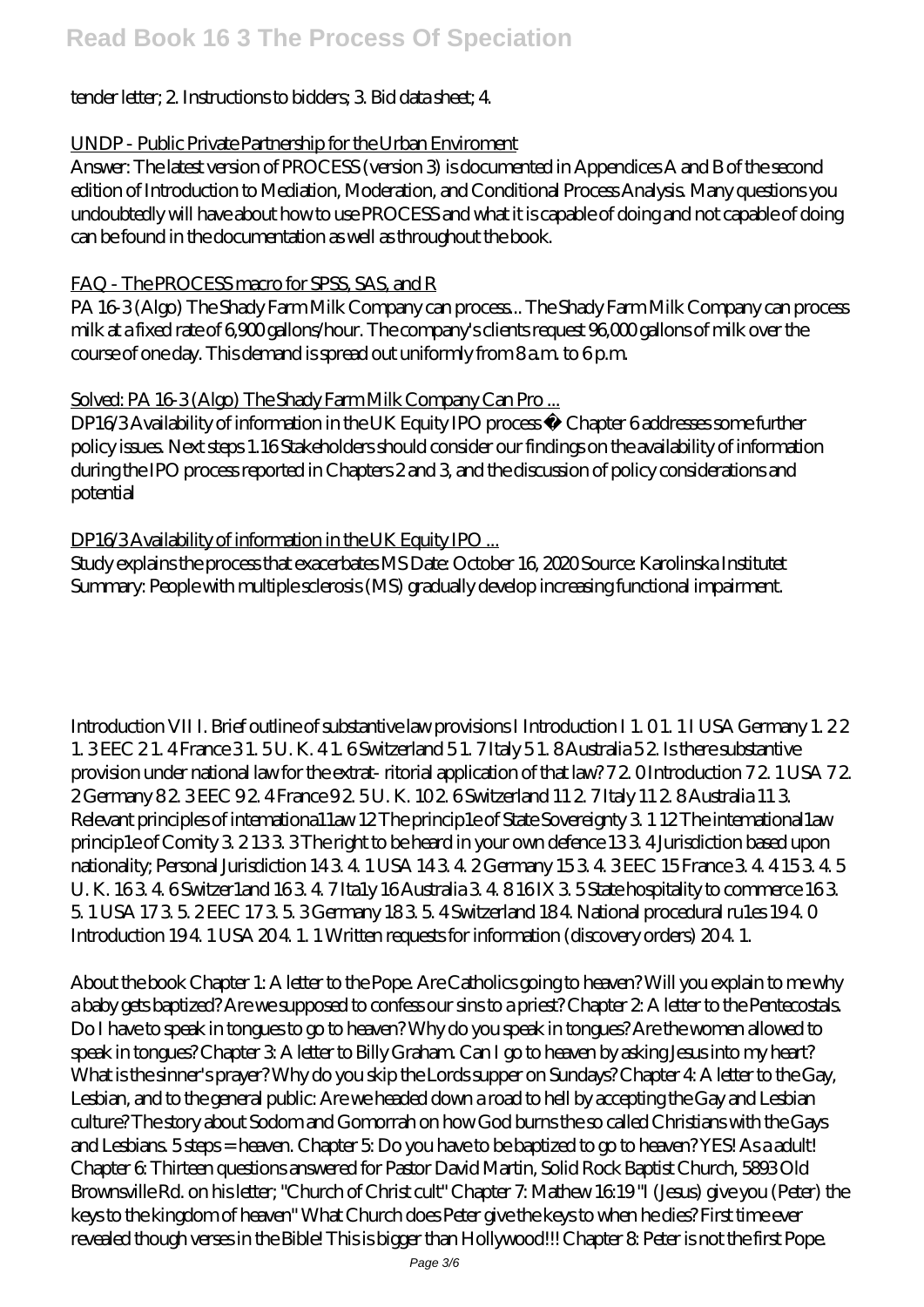# **Read Book 16 3 The Process Of Speciation**

The first Pope is revealed by verses in the bible along with history. This book will be availaable thrue Authorhouse around June 8th. 888-519-5121 Thank you.

This work has been selected by scholars as being culturally important and is part of the knowledge base of civilization as we know it. This work is in the public domain in the United States of America, and possibly other nations. Within the United States, you may freely copy and distribute this work, as no entity (individual or corporate) has a copyright on the body of the work. Scholars believe, and we concur, that this work is important enough to be preserved, reproduced, and made generally available to the public. To ensure a quality reading experience, this work has been proofread and republished using a format that seamlessly blends the original graphical elements with text in an easy-to-read typeface. We appreciate your support of the preservation process, and thank you for being an important part of keeping this knowledge alive and relevant.

This work has been selected by scholars as being culturally important, and is part of the knowledge base of civilization as we know it. This work was reproduced from the original artifact, and remains as true to the original work as possible. Therefore, you will see the original copyright references, library stamps (as most of these works have been housed in our most important libraries around the world), and other notations in the work. This work is in the public domain in the United States of America, and possibly other nations. Within the United States, you may freely copy and distribute this work, as no entity (individual or corporate) has a copyright on the body of the work. As a reproduction of a historical artifact, this work may contain missing or blurred pages, poor pictures, errant marks, etc. Scholars believe, and we concur, that this work is important enough to be preserved, reproduced, and made generally available to the public. We appreciate your support of the preservation process, and thank you for being an important part of keeping this knowledge alive and relevant.

An international journal providing for the rapid publication of short reports on microbiological research.

Immigration Practice guides readers through all aspects of immigration law in one volume, complete with over 3,000 footnote citations to the wide range of statutes, regulations, court and administrative cases, policy memos, operations instructions, agency interpretive letters, and internet sites that a lawyer needs for complete understanding of a particular problem. No other source merges the practical with commentary and analysis so helpfully. The book explains in understandable language and meaningful and dependable detail the substantive issues and the practical procedures a lawyer needs to handle a specific immigration matter, complete with checklists of forms, supporting evidence, and other strategies needed for application/petition packages. The book has unparalleled coherence, integration and consistency. \* Liberally cross references to other sections in the book where related topics are discussed (because so many topics are interrelated). \* Lineby-line instructions on how to complete the most commonly used forms to avoid embarrassing mistakes. \* Lists the contents of packages to file with government agencies: forms and fees, detailed support letters, and other supporting evidence. \* Explanations of potentially applicable visa options organized according to the attributes of the foreign national (and the employer), rather than classifications in alphabetical order, so that practitioners can make sense of options in light of the client in the office. \* Comparisons and charts of attributes and procedures of such topics as nonimmigrant visa classifications, procedures to permanent residence, and standards of "extreme" hardship. \* Citations throughout the book, and collection in the extensive CD-ROM Appendix, to primary source materials and the most useful Internet site URLs with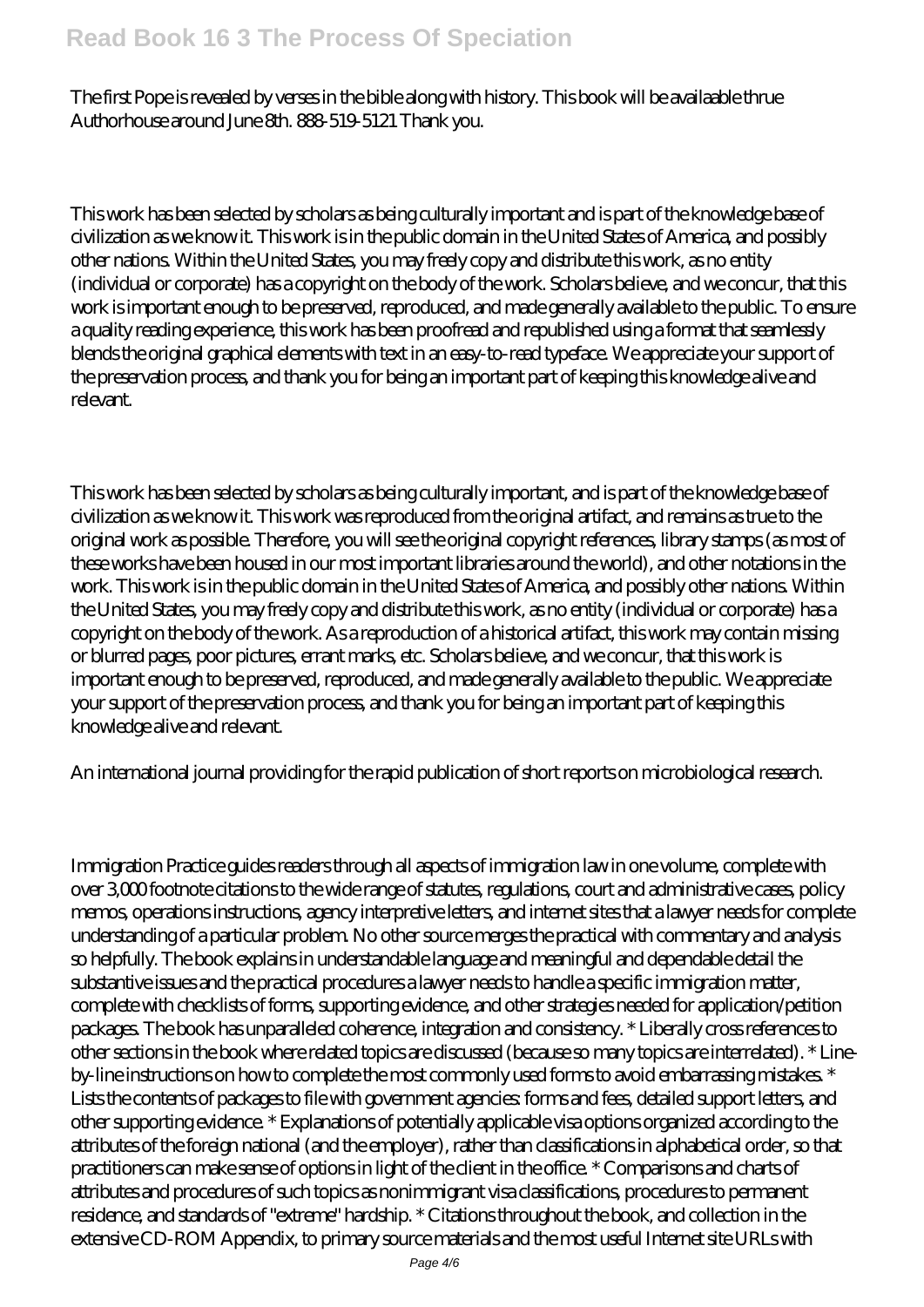# **Read Book 16 3 The Process Of Speciation**

explanation of the increasingly helpful free databases and tools available through each one. • Internet Links: Constantly increased and updated links to government web sites containing current contact information, forms, primary law sources of all types, case status information, and processing and substantive guides--all referenced by pinpoint citations in the text. See Chapter 5 explaining sources of law, Appendix C and D-1 showing web links, and the CD-ROM in the back cover providing one-click access! Readers are strongly encouraged to review and use the CD-ROM and to consider saving Appendix C, D-1, and E-1 into their hard drives or saving the links to their internet browser "favorites" or "bookmarks" for ready reference all the time. • Upgraded removal-related treatment: significant improvements to Chapters 10, 11, and 16 by attorney who has worked for immigration courts several years. • Supreme Court decisions: effects of limited marijuana distribution offense as aggravated felony  $(S \t10-G(b)(1)(vi))$ ; tax offenses as aggravated felonies  $(§ 10-6(b)(1)(vi))$ ; rejection of "comparable grounds rule" for  $212(c)$  eligibility  $(§ 10-6(b)(1)(vii))$ ; modified categorical approach applies only to divisible statutes  $(S \t10-G(b)(2)(i))$ ; non-retroactivity of Padilla decision  $(\S \quad 10\Theta(b)(2)(vi))$ ; rejection of the "statutory counterpart rule" for  $\S \quad 212(c)$  waivers  $(\S \quad$ 11-5(f)); invalidation of the Defense of Marriage Act § 14-7(a)(2)(i)); non-imputation to child of firm resettlement of parents (§ 16-4(c)). • Lower federal court decisions: concerning such issues as: recognizing a beneficiary to have standing to challenge a USCIS petition denial  $(S \quad 2\text{-} 2(a)(1)(I))$ ; reviewability of good moral character determinations and other  $(S \quad 2-2(a)(1)(I))$ ; court order of USCIS to speed up FOIA certain responses (§  $4-2$ ); CBP FOIA process (§  $4-2$ ); DOL case disclosure data (§  $4-5$ ); need to exhaust remedies under DHS TRIP to challenge inclusion on watch list (§ 10-3); CIMT crime determinations (§  $10-6(b)(1(iii))$ ; effect of a single firearm sale  $(S-10-6(b)(1)(vi))$ ; 212(h) waiver eligibility in regard to postentry adjustment but not as to stand alone request (§ 10-6(b)(3)); interference with police helicopter using laser light as CIMT (§ 10-6(c)); whether post-entry adjustment is an admission for § 212(h) waivers (§ 10-6(b)(3)); whether there is an involuntariness or duress exception to the terrorism support bar (§ 10-6(c)); enforcement of I-864 financial support obligations (§ 10-6(d)(2)); mandatory bond hearing after six months of detention  $(S \ 11-3(f))$ ; ICE detainers found to lack authority  $(S \ 11-3(g))$ ; representation in immigration court at government expense for aliens with serious mental disabilities  $(\S \quad 11-4(g))$ ; stop-time and petty offense exceptions relating to cancellation of removal (§ 11-5(f)); revelation of the BIA's erroneous reliance for decades on nonexistent provisions of Mexican Constitution affecting legitimation issues  $(\S \quad 12\text{-}3(d)(3))$ ; rejection of BIA's rule against nunc pro tunc adoption orders  $(\S \quad 14\text{-}7(b)(3))$ ; invalidation of FSBPT efforts to restrict applicants from certain countries to sit for physical therapy exams (§ 15-2(c)(2)); use of impeachment evidence only to terminate asylum (16-2(b)); asylum claims of German homeschoolers, and mixed motive cases  $(S \t16-4(a)(3))$ ; social group asylum claims  $(S \t16-4(a)(3))$ ; expansive implications of inconsistencies in testimony  $(S \t16-4(a)(4))$ ; "particularly serious crimes" barring asylum claims (§ 16-4(c)); special asylum procedures for unaccompanied children (§ 16-4(c)); adjustment eligibility of alien who entered without inspection and then obtained TPS  $(\S \quad 16-7(a)(6))$ ; eligibility of after-acquired spouse under Cuban Adjustment Act (§ 16-7(e)); preempted state law provisions aimed at aliens, employers, and landlords  $(\S \quad 19-4(I)(3))$ . • BIA decisions on such issues as: what constitutes a drug trafficking crime (§ 10-6)(b)(1)(iv); implications of child pornography conviction  $(S \t10-6(b)(1)(vi))$ ; possession of ammunition by a convicted felon  $(S \t10-6(b)(1)(vi))$ ; availability of "stand-alone" § 212(h) waiver without adjustment application (§ 10-6(b)(3)); service of NTA on a minor  $(S<sub>11-3(b)</sub>)$ ; service of NTA and other safeguards for aliens with serious mental conditions  $(S<sub>11-4(g)</sub>)$ ; approval of administrative closure of removal cases (§ 11-5(d)); termination of asylum, then removal and relief in proceedings  $(\S 16-2(b))$ ; relocation issues in asylum claims  $(\S 16-4(a)(3))$ . • Regulations, government policy memorandums, other decisions, and government web site enhancements concerning such matters as: differing government renderings of single name for certain persons (§ 1-6(a)(3)); USCIS refusal to accept stamped signatures for attorneys on G-28 (§1-6(a)(3)); USCIS use of bar codes for forms, and danger of making marginal notes on forms  $(\S 1-G(a)(3))$ ; USCIS use of customer-completed "e-Request Service" inquiries  $(\S 2\text{-}2(a)(1)(F))$ ; movement of all visa processing to the electronic CEAC system (§ 2-3(a)); replacement of the CBP Inspectors Field Manual with the Officer's Reference Tool and the beginning effort to replace the USCIS Adjudicators Field Manual with the online Policy Manual (§ 5-4);